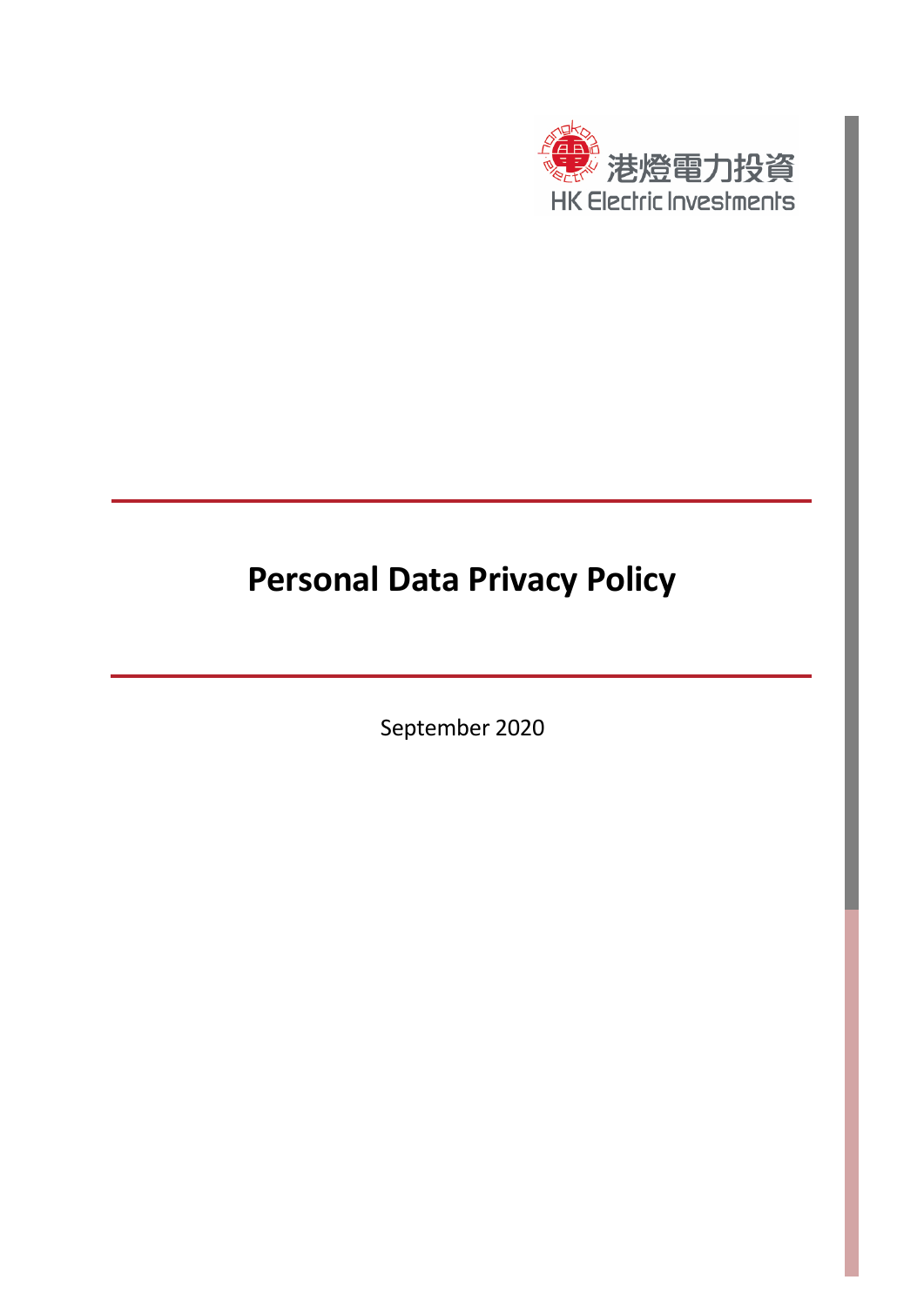

# **Table of Contents**

| 1.  | Introduction                                        | P.3  |
|-----|-----------------------------------------------------|------|
| 2.  | Personal Data                                       | P.3  |
| 3.  | <b>Identification of Personal Data</b>              | P.3  |
| 4.  | <b>Collection of Personal Data</b>                  | P.4  |
| 5.  | Accuracy and Duration of Retention of Personal Data | P.4  |
| 6.  | Use of Personal Data                                | P.4  |
| 7.  | Security of Personal Data                           | P.5  |
| 8.  | Information to be Generally Available               | P.5  |
| 9.  | <b>Personal Data Access and Correction</b>          | P.5  |
| 10. | Data Processors and Third Party Service Providers   | P.5  |
| 11. | <b>Direct Marketing</b>                             | P.6  |
| 12. | <b>Privacy Management Programme</b>                 | P.6  |
| 13. | <b>Breach Handling and Reporting</b>                | P.9  |
|     | 14. Communications and Enquiries                    | P.10 |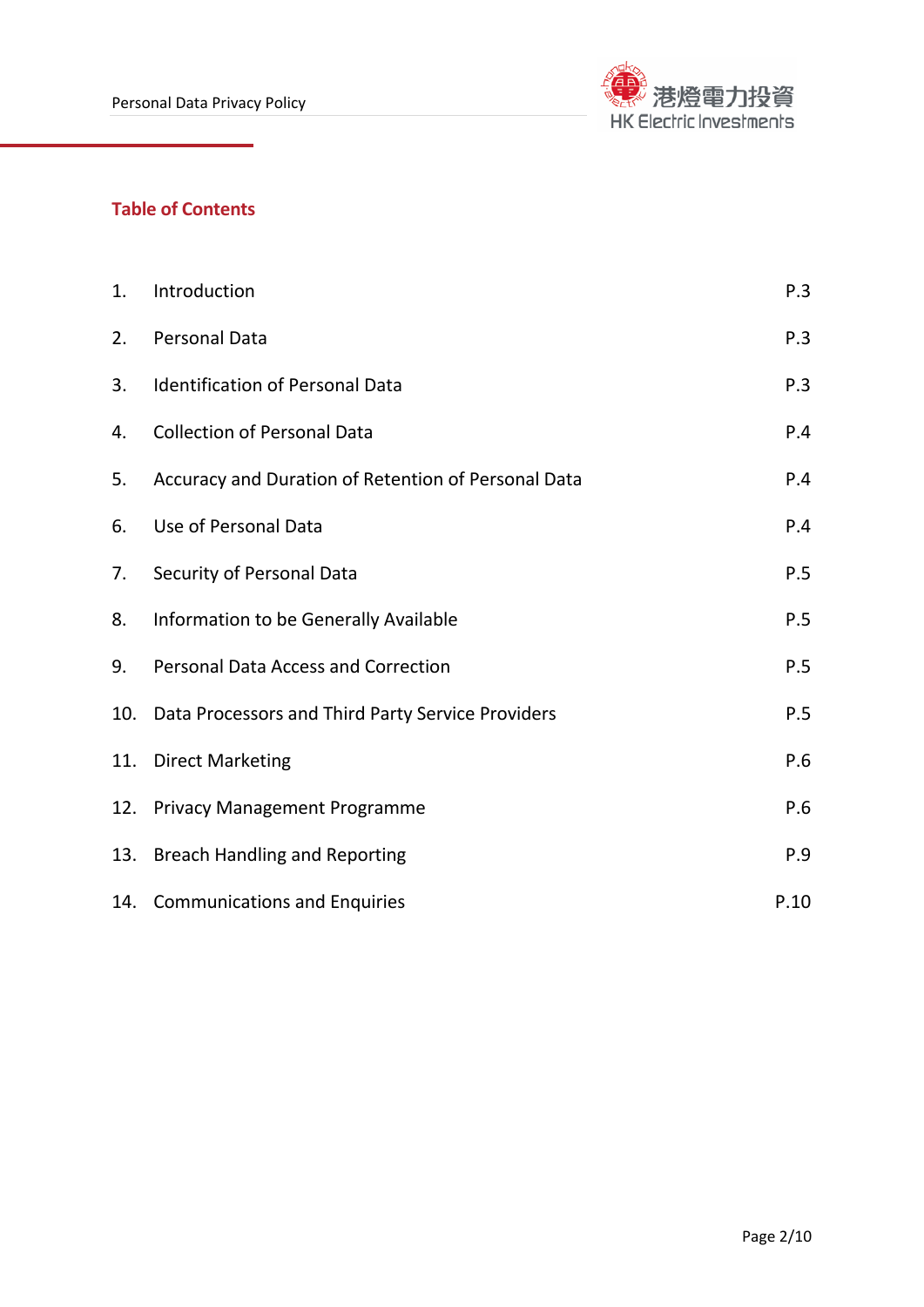

#### **1. Introduction**

- 1.1 HK Electric Investments Limited and its subsidiaries including The Hongkong Electric Company, Limited (collectively, the "**Group**") is committed to respecting and safeguarding the privacy of individuals' personal data. We need to ensure that we comply with the Personal Data (Privacy) Ordinance Cap 486 including any statutory modification or reenactment thereof, supplements, revisions and amendments in force from time to time and any subsidiary legislation (the "**Ordinance**") and the relevant codes of practice which may be issued and updated by the Office of the Privacy Commissioner for Personal Data ("**PCPD**") from time to time.
- 1.2 This Policy sets out the structured framework for the Group to follow in protecting personal data privacy. It applies to all directors and employees of the Group who shall also observe any additional personal data policies, rules, regulations, requirements and guidelines to which they may be subject from time to time.
- 1.3 It is a joint effort by all to ensure that the relevant laws on personal data privacy are complied with and that effective measures are adopted to protect personal data concerning a wide spectrum of data subjects such as our customers, guests, contractors, unit holders, visitors, job applicants, employees and other stakeholders and persons involved in our businesses. Violation of the Ordinance may result in civil or criminal sanctions, as well as serious harm to the Group's reputation.
- 1.4 Non-compliance with this Policy, including non-compliance with any guidelines issued pursuant to this Policy, may give rise to disciplinary action including summary dismissal.

## **2. Personal Data**

- 2.1 Personal data means any data relating directly or indirectly to a living individual (which is referred to as the "**data subject**"), from which it is practicable to ascertain, directly or indirectly, the identity of the individual, and which are in a form in which access or processing is practicable.
- 2.2 Personal data must be collected, used, disclosed and retained in a manner observing the six data protection principles (each a "**DPP**") which are set out in Schedule 1 of the Ordinance. The six DPPs represent the normative core of the Ordinance and cover the life cycle of a piece of personal data.

## **3. Identification of Personal Data**

The Group has to identify the personal data in its custody and control. Each business unit ("**BU**") should maintain an inventory of the kind of personal data it collects and/or uses.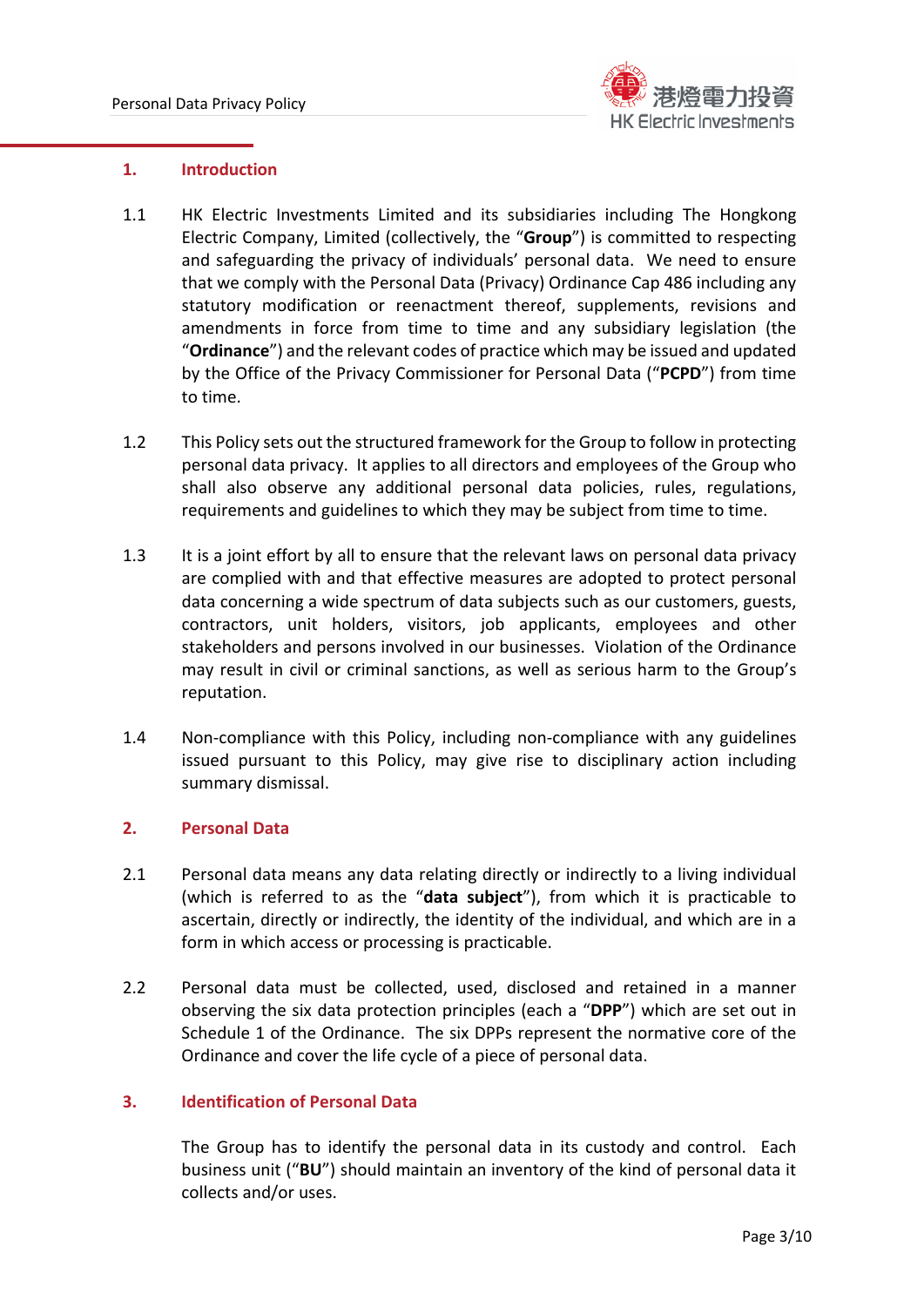

# **4. Collection of Personal Data**  *(DPP1 – Data Collection Principle)*

- 4.1 Personal data collected by the Group shall be for a lawful purpose and by lawful and fair means, and directly related to a function or activity of the Group. The data collected should be necessary but not excessive in relation to that purpose.
- 4.2 When personal data are collected from a data subject, all practical steps should be taken to notify the data subjects on or before collection of the data:
	- 4.2.1 the purpose for which the data are to be used;
	- 4.2.2 the classes of persons to whom the data may be transferred;
	- 4.2.3 whether the supply of data is obligatory or voluntary;
	- 4.2.4 the consequences of failing to supply the data; and
	- 4.2.5 the data subject's right to access and correct the data

The best practice to fulfill these requirements is to provide data subjects with a Personal Information Collection Statement ("**PICS**").

- **5. Accuracy and Duration of Retention of Personal Data**  *(DPP2 – Data Accuracy and Retention Principle)*
- 5.1 The Group should ensure that the data held are accurate and up‐to‐date. If there is doubt as to the accuracy of the data, use of the data should stop immediately.
- 5.2 The Group should not keep the data any longer than is necessary for the purpose for which the data were collected, i.e. personal data should be disposed of when it is no longer required for the purpose for which it was originally collected.

#### **6. Use of Personal Data**  *(DPP3 – Data Use Principle)*

- 6.1 Unless with the express prior consent given voluntarily by the data subject or otherwise permitted by law, the Group should not use the personal data for any purpose other than the one mentioned at the time the data were collected or a directly related purpose.
- 6.2 In seeking the data subject's consent required for a new use of the personal data collected, all practical steps should be taken to ensure that (i) information provided by the data subject is clearly understandable and readable; and (ii) the data subject is informed that he or she is entitled to withhold or withdraw his or her consent subsequently by giving notice in writing, and where applicable, the consequences of doing so.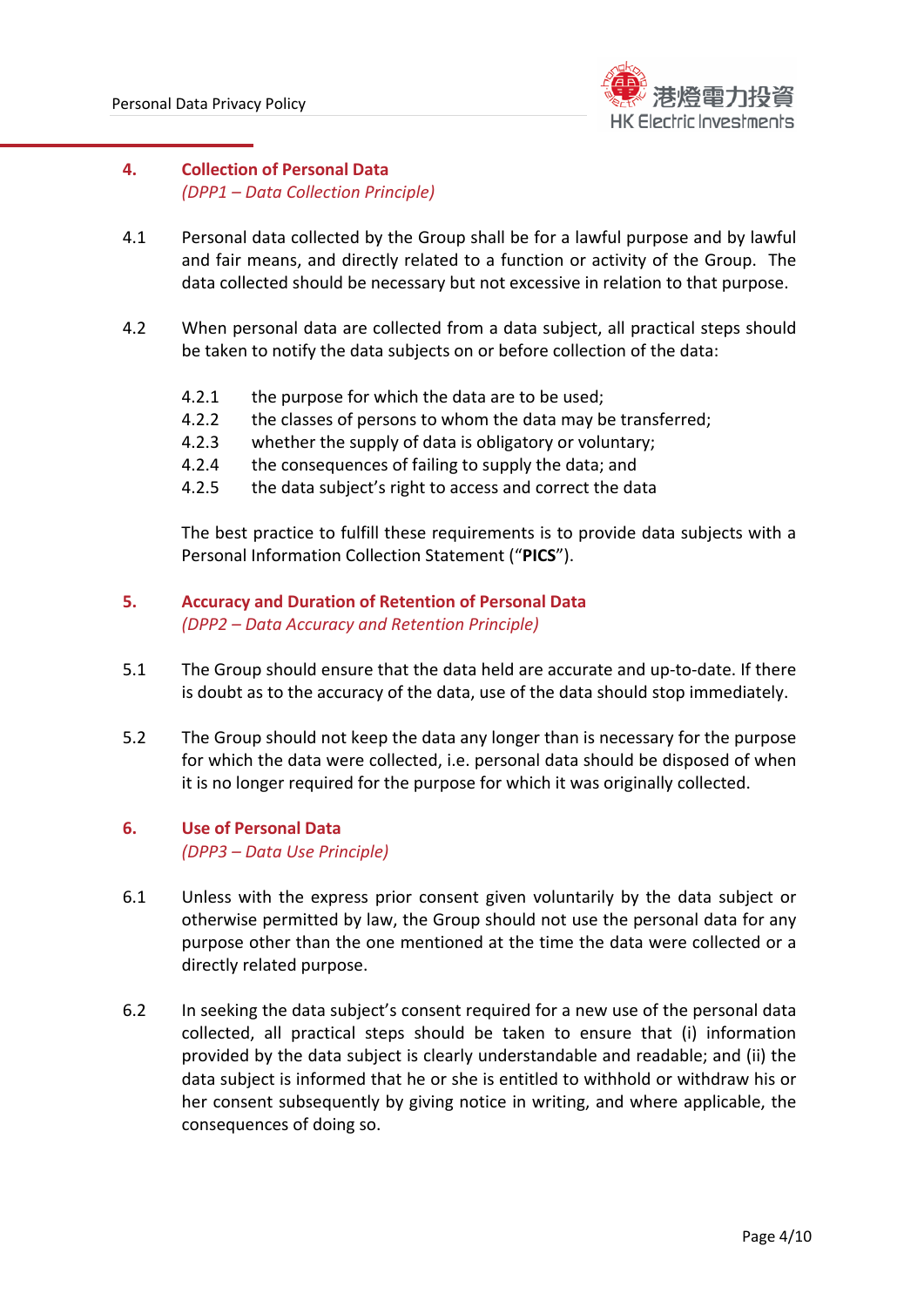

- 6.3 The Group may disclose personal data for any purpose in respect of which an exemption is available under the Ordinance or pursuant to a mandatory legal requirement.
- 6.4 Data subjects should be informed (for instance, through the PICS) of the possible transferees of their personal data when their personal data is collected.
- **7. Security of Personal Data**  *(DPP4 – Data Security Principle)*

The Group should take appropriate security measures to protect personal data, and should ensure that personal data are adequately safeguarded against unauthorised or accidental access, processing, erasure, loss or use.

# **8. Information to be Generally Available**  *(DPP5 – Openness Principle)*

The Group should take all reasonably practical steps to make known to the public its personal data policies and practices, the kinds (but not the content) of personal data it holds and the purpose for which the data is or is to be used.

## **9. Personal Data Access and Correction**  *(DPP6 – Data Access and Correction Principle)*

- 9.1 The Group should recognise and respond to a data subject's right to request access to personal information, including whether or not it holds any of his/her personal data, and to request a copy of such personal data held by that user.
- 9.2 If it is found that the data contained therein is inaccurate, the data subject has the right to request the data user to correct the record.
- 9.3 The Group should accede to the access and correction requests made by the data subject as soon as practicable but in any event not later than 40 days after receiving the request under normal circumstances.

## **10. Data Processors and Third Party Service Providers**

10.1 Where data processors and third party service providers are engaged to provide services which will require them to process, or may allow them to come into contact with personal data, a confidentiality agreement or a service contract incorporating certain terms regarding personal data protection must be in place before they are allowed to commence their services to ensure that the data will be kept confidential and will not be kept longer than is necessary. For more details, please refer to "Guidelines for Data Processor Management" issued by the DPO (as defined in paragraph 12.3 below).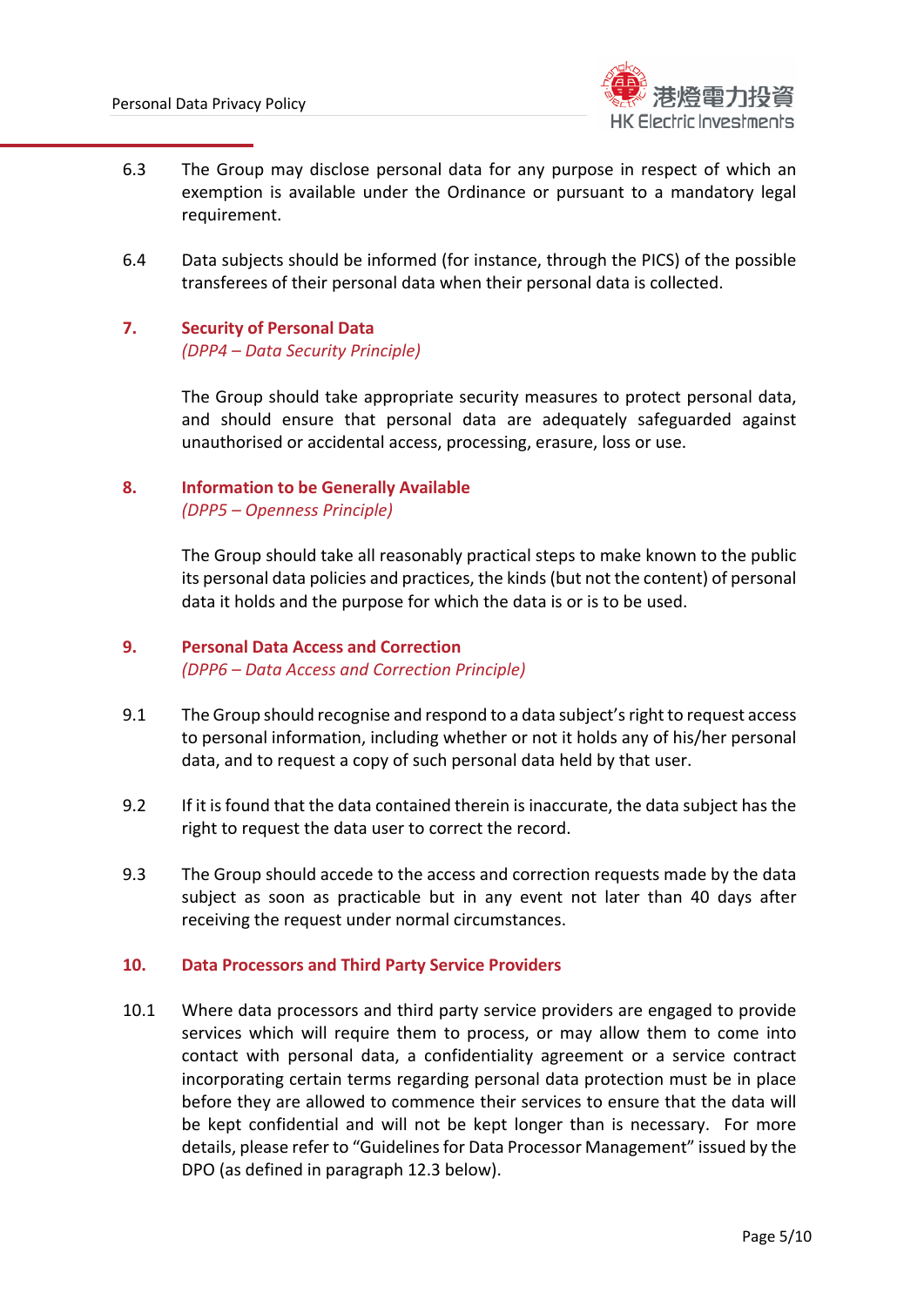

10.2 Each BU should maintain a register of data processors and third party service providers having access to the personal data under the BU's control and custody, and identify agreement referred to in paragraph 10.1 entered into by the data processors and third party service providers.

## **11. Direct Marketing**

- 11.1 Direct marketing activities include the offering or advertising of the availability of goods, facilities or services and the solicitation of donations or contributions for charitable, cultural, philanthropic, recreational, political and other purposes.
- 11.2 The Group should not use personal data for any direct marketing activities without first complying with the Ordinance including the following requirements:
	- 11.2.1 giving the individuals (from whom the personal data is collected) an informed choice of deciding whether or not to allow the use of their personal data in direct marketing;
	- 11.2.2 must not use or provide personal data to others for use in direct marketing without data subject's consent or indication of no objection; and
	- 11.2.3 are requested to honour and update the data subject's request for ceasing the use of his/her personal data.

For further explanation of these requirements, please refer to "The New Guidance on Direct Marketing" published by the PCPD.

- 11.3 The Heads of the BUs (the "**BU Heads**") are responsible for assessing whether any of its business activities constitutes a direct marketing activity.
- 11.4 Each BU should indicate clearly on its personal data inventory whether the relevant personal data may be used for the direct marketing activities it undertakes from time to time.
- 11.5 Employees having responsibilities for direct marketing are required to have sufficient knowledge with the applicable personal data privacy requirements. They should read "The New Guidance on Direct Marketing" and any other relevant guidelines/guidance published by the PCPD from time to time.

#### **12. Privacy Management Programme**

12.1 Privacy Management Programme ("**PMP**") is a strategic framework to assist building robust privacy infrastructure supported by effective on‐going review and monitoring process, and facilitate compliance with the requirements under the Ordinance. The Group's PMP demonstrates its organisational commitment to have an internal governance structure in place that fosters a culture of respectful privacy, and provides for the programme controls required for an effective governance structure.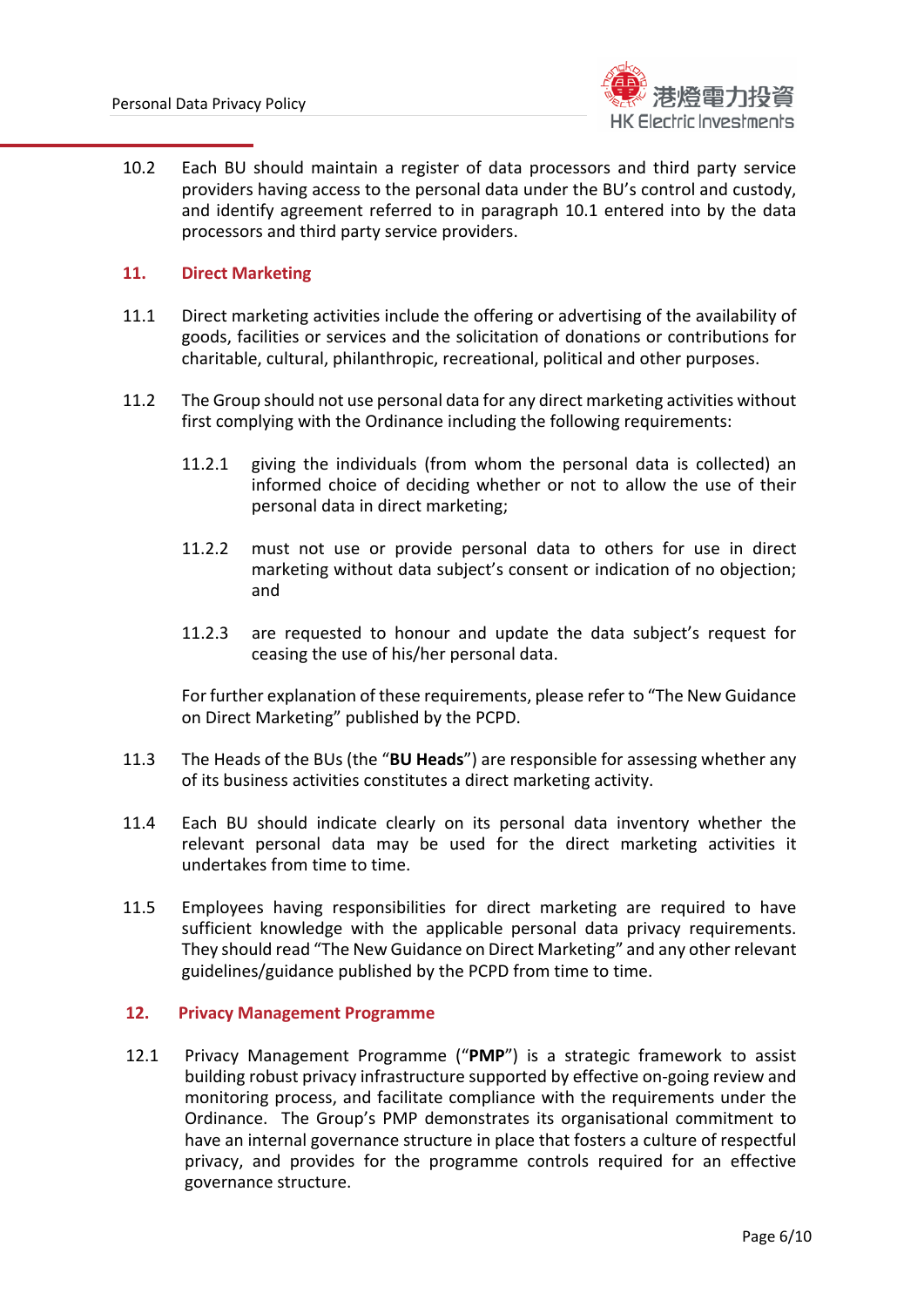

12.2 The Group assigns the following personnel to assist in the implementation and management of the PMP, and their roles and authorities are as follows:

## *Personal Data Protection Officer*

- 12.3 The Group Legal Counsel and Company Secretary is the Personal Data Protection Officer (the "**DPO**"), responsible for managing the implementation of the PMP and facilitating the Group's compliance of the Ordinance.
- 12.4 The DPO is responsible for:
	- 12.4.1 establishing and implementing the PMP programme controls on the Group's personal data inventory, including without limitation issuing guidelines on personal data inventory, periodic risk assessment, privacy impact assessments, training and education, handling of data breach incidents, data processor management and personal data information collection statement … etc., and for such purposes, issue guidelines for these PMP programme controls;
	- 12.4.2 reviewing the effectiveness of the PMP and revising the programme controls where necessary, including preparing oversight and review plan and conducting annual review of the effectiveness of the PMP; and
	- 12.4.3 representing the Group in the event of an enquiry, inspection or investigation on significant personal data incidents by the PCPD and and/or other law enforcement agencies.

## *BU Heads*

- 12.5 BU Heads have the primary responsibility to ensure their BUs' compliance with the Ordinance and this Policy, identify the inventory of personal data collected by their BUs, develop and implement appropriate data protection measures, and assess and monitor the effectiveness of the control and other measures put in place to comply with the Ordinance and the PMP and give effect to this Policy.
- 12.6 When devising personal data protection measures, BU Heads should draw reference to the relevant guidelines published by the PCPD, where available and applicable, from time to time. The recommendations in the guidelines should, where applicable, be incorporated into their BUs' policies and practice.

## *Customer Personal Data Protection Officer*

12.7 The Head of Customer Supplies, Customer Services Division is the Customer Personal Data Protection Officer.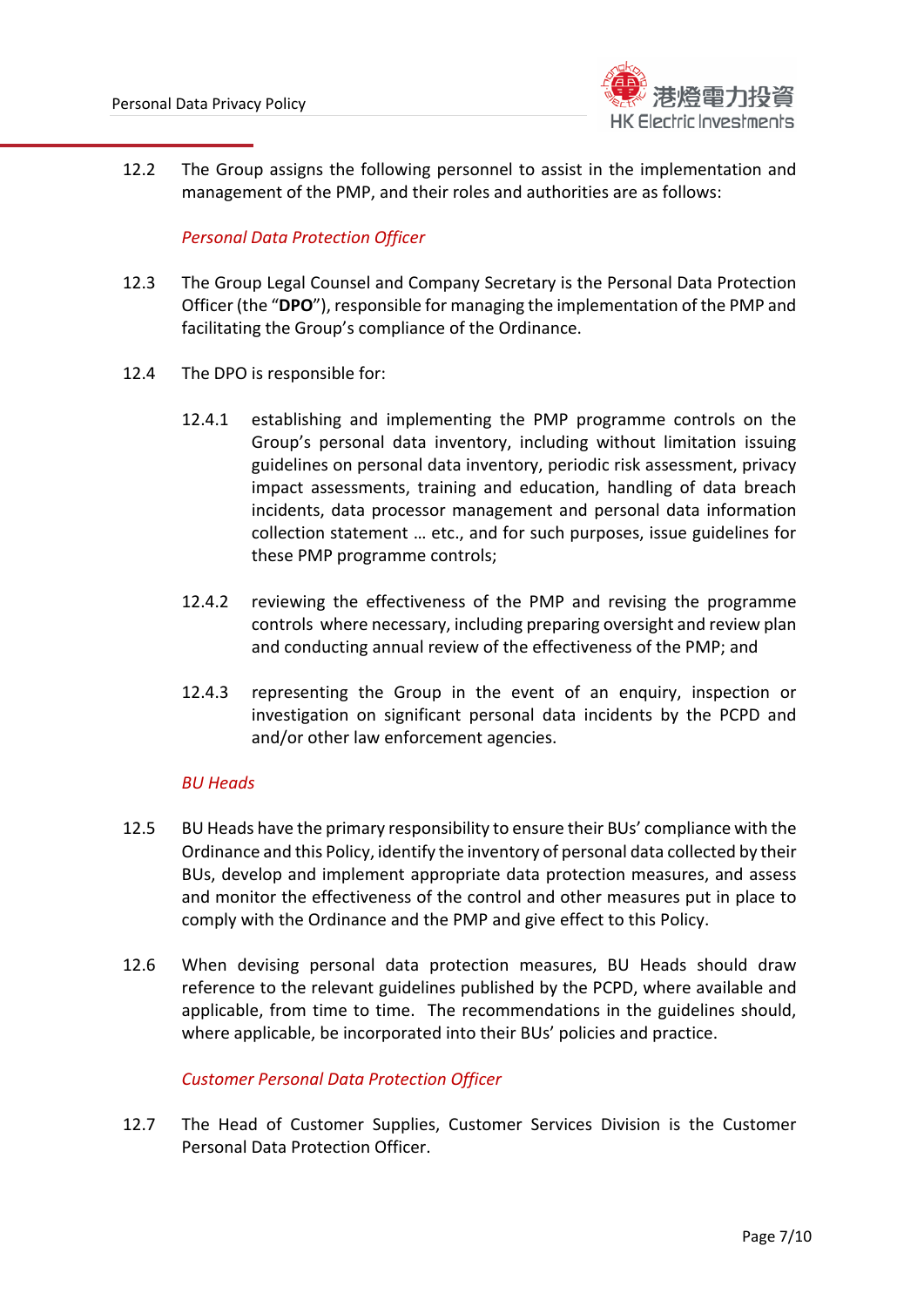

- 12.8 The roles and authorities of the Customer Personal Data Protection Officer are:
	- 12.8.1 establishing and implementing PMP programme controls specific to personal data for the Group's electricity customers ("**customer personal data**") and for such purposes, issue guidelines for these PMP programme controls;
	- 12.8.2 handling privacy complaints or enquiries in relation to customer personal data or PMP for such data;
	- 12.8.3 handling data access or correction requests under the Ordinance in relation to customer personal data;
	- 12.8.4 handling of an enquiry, inspection or investigation by law enforcement agencies for customer personal data; and
	- 12.8.5 liaising with the DPO as necessary in connection with the above matters.

*Employee Personal Data Protection Officer*

- 12.9 The Senior Manager (Compensation & Benefits Division), Human Resources Division is the Employee Personal Data Protection Officer.
- 12.10 The roles and authorities of the Employee Personal Data Protection Officer are:
	- 12.10.1 establishing and implementing PMP programme controls specific to personal data for the Group's employees (which shall include personal data for prospective or past employees or otherwise obtained for any purpose which relates to their employment with the Group)("**employee personal data**") and for such purposes, issue guidelines for these PMP programme controls;
	- 12.10.2 handling privacy complaints or enquiries in relation to employee personal data or PMP for such data;
	- 12.10.3 handling data access or correction requests under the Ordinance in relation to employees personal data;
	- 12.10.4 handling of an enquiry, inspection or investigation by law enforcement agencies for employee personal data; and
	- 12.10.5 liaising with the DPO as necessary in connection with the above matters.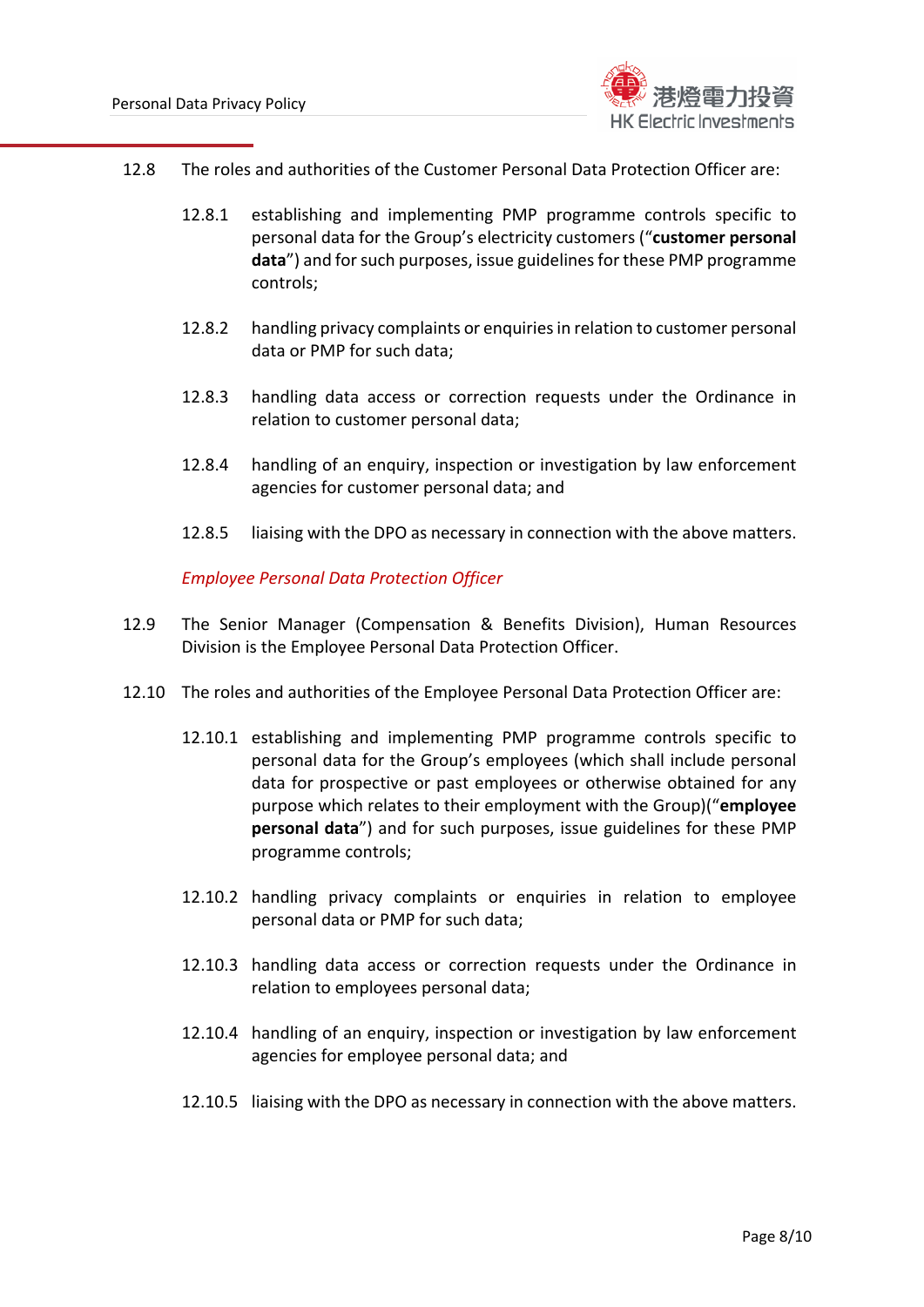

#### *BU Personal Data Coordinator*

- 12.11 Each BU should appoint a coordinator (the "**BU Personal Data Coordinator**") to liaise and communicate, as the BU's representative, with the DPO, the Customer Personal Data Protection Officer and the Employee Personal Data Protection Officer, as applicable, regarding the status of compliance of the Ordinance and this Policy and matters related to the PMP, and to support the BU Heads in the discharge of their responsibilities. A BU Head can act as the BU Personal Data Coordinator, if considered to be appropriate.
- 12.12 The BU Personal Data Coordinators' roles include:
	- 12.12.1 conducting the annual review of the personal data inventory of their respective BUs and submitting the updated inventory to the DPO through uploading onto the corporate portal;
	- 12.12.2 carrying out periodic risk assessments within their respective BUs by completing the risk assessment questionnaire issued by the DPO, and submitting the completed questionnaire through uploading onto the corporate portal;
	- 12.12.3 conducting data processors management review for their respective BUs by completing the data processors management review checklist issued by the DPO, and submitting the completed checklist to the DPO through uploading onto the corporate portal;
	- 12.12.4 arranging the disposal of record containing personal data in accordance with the relevant records management guidelines and procedures;
	- 12.12.5 arranging general training on personal data protection for their respective BUs to ensure compliance of the Ordinance and, where appropriate, seek assistance from the DPO to arrange training on specific topics; and
	- 12.12.6 assisting the DPO in carrying out the ongoing assessment and revision of the PMP.

#### **13. Breach Handling and Reporting**

13.1 Employees should be alert and vigilant with respect to any violation or suspected violation of personal data protection. Any breach or suspected breach of security of personal data held by the Group or this Policy should be immediately reported in accordance with the "Guidelines for Data Breach Handling" issued by the DPO.